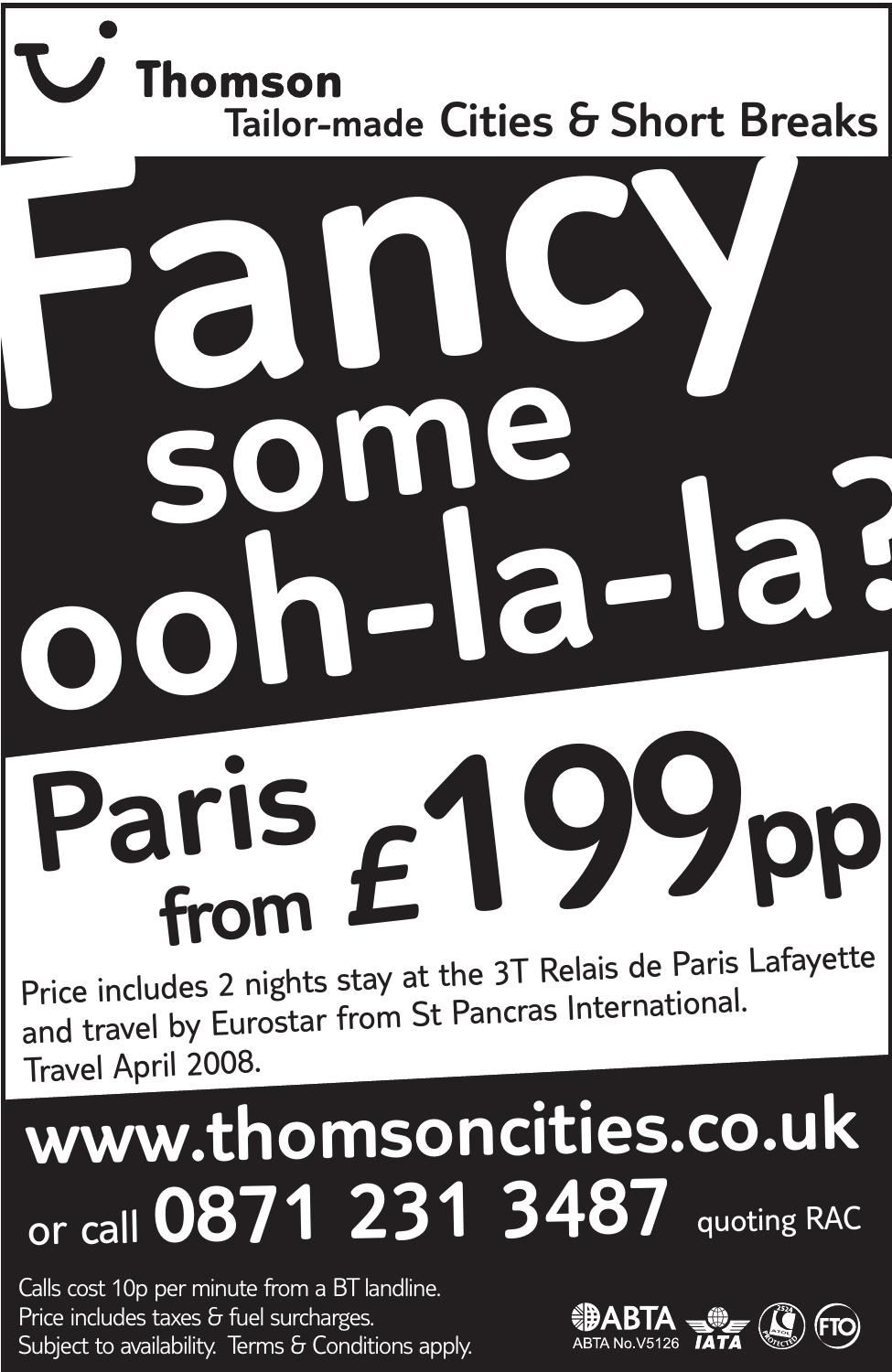#### Thomson **Tailor-made Cities & Short Breaks**

# **to your own Renaissance Enjoy**

### **£219 Venice from**

Price is per person including 2 nights at the 4T Villa Mabapa and flights from London Gatwick with British Airways. Travel May 2008.

### **www.thomsoncities.co.uk** or call **0871 231 3480** quoting RCT

Calls cost 10p per minute from a BT landline. Price includes taxes & fuel surcharges. Subject to availability. Terms & Conditions apply.

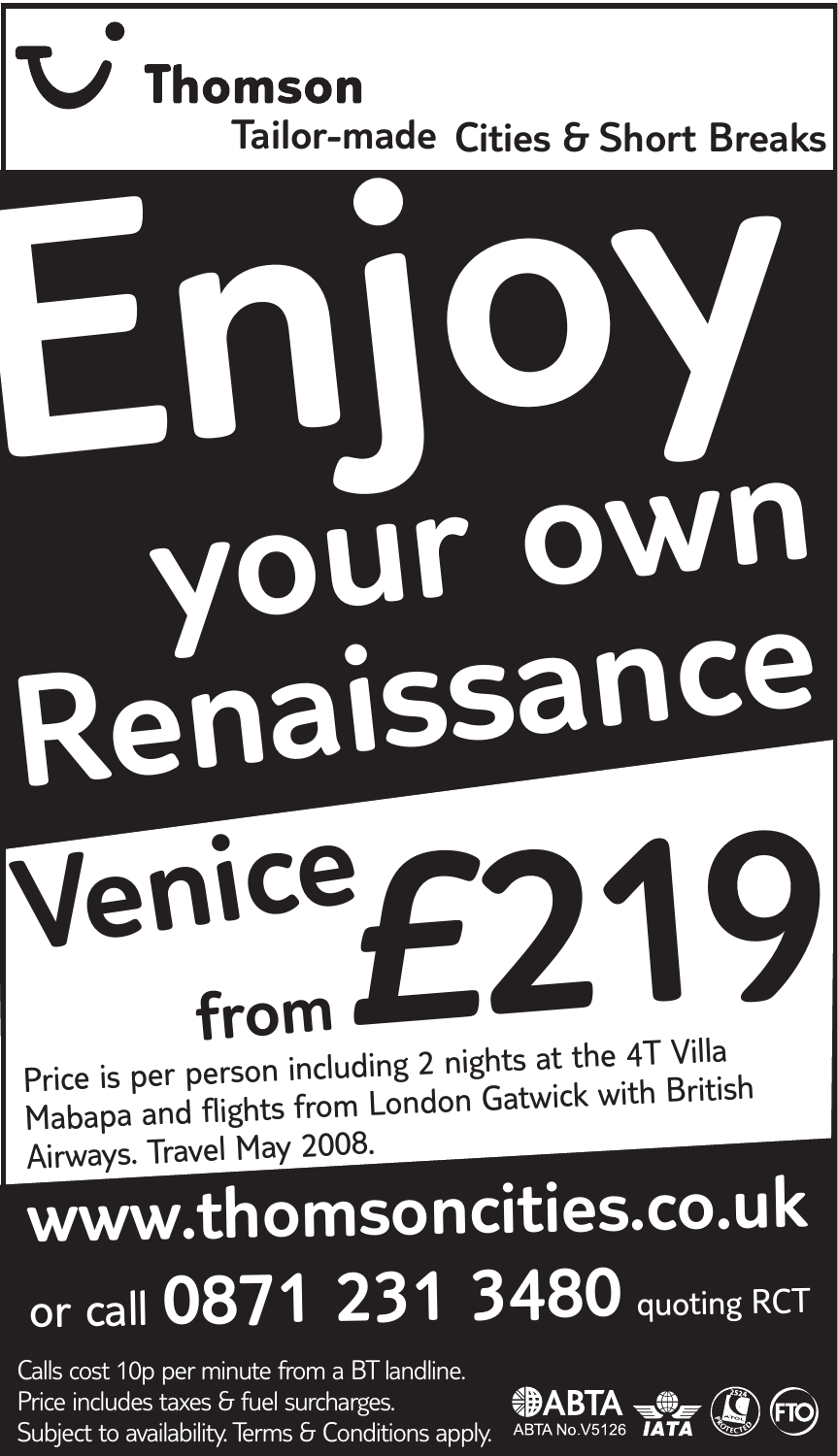### Thomson **Tailor-made Cities & Short Breaks**

### **£199pp from**Price includes 2 nights at the 3T Caledonian and flights from **A great city for all the Familia Barcelona**

London Heathrow with British Airways. Travel 1 April – 31 May 2008. Book by 31 March 2008.

### **www.thomsoncities.co.uk** or call **0871 231 3486** quoting RCT

Calls cost 10p per minute from a BT landline. Price includes taxes & fuel surcharges. Subject to availability Terms & Conditions apply.

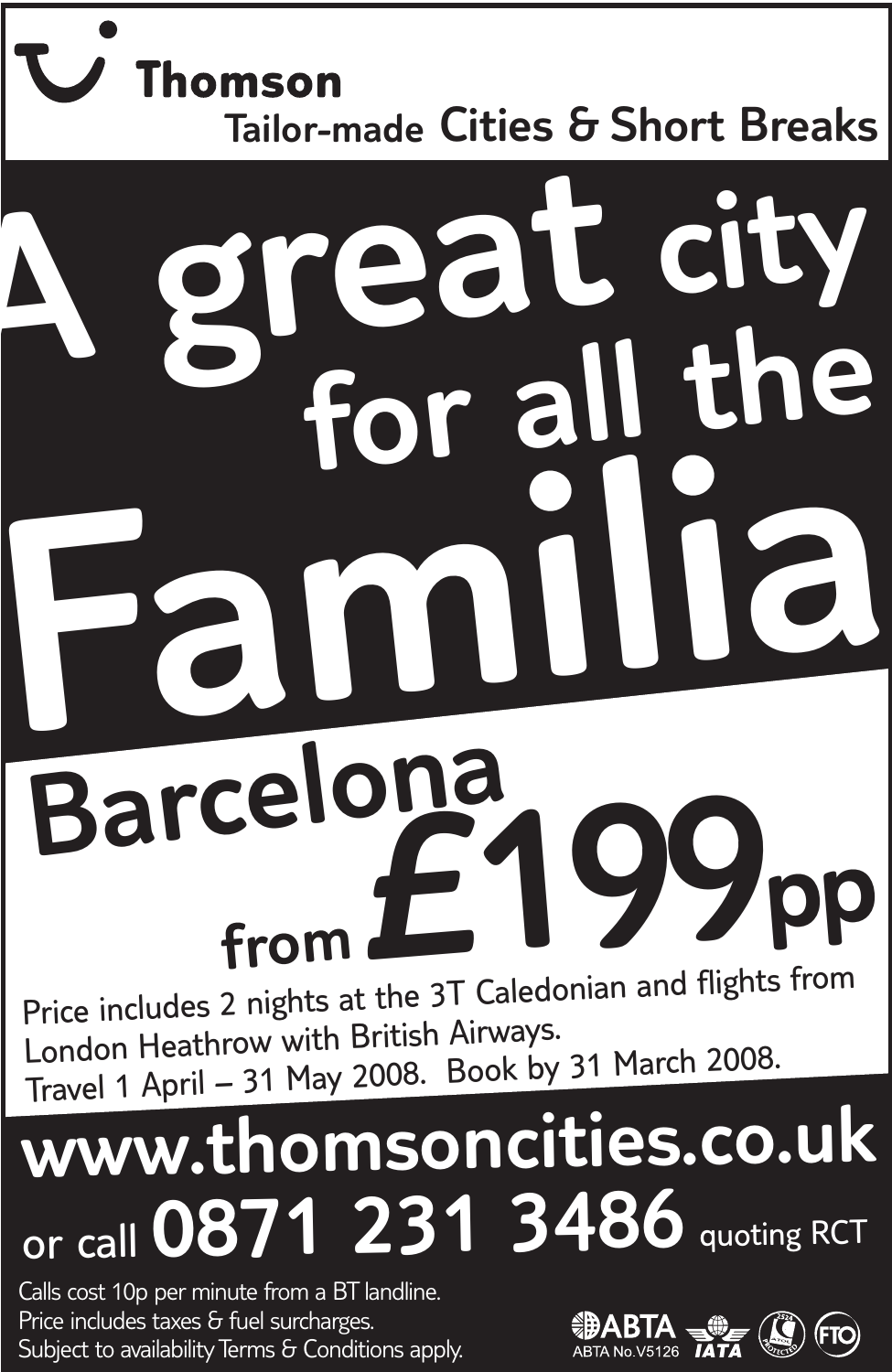### **Thomson Tailor-made Cities & Short BreaksGladiators, are you to ready?**

### **Rome£199 from**

Price is per person including 2 nights at the 4T American Palace and flights from London Gatwick with British Airways. Travel 1 April – 31 May 2008. Book by 31 March 2008

### **www.thomsoncities.co.uk** or call **0871 230 8695** quoting RCT

Calls cost 10p per minute from a BT landline. Price includes taxes & fuel surcharges. Subject to availability. Terms & Conditions apply.